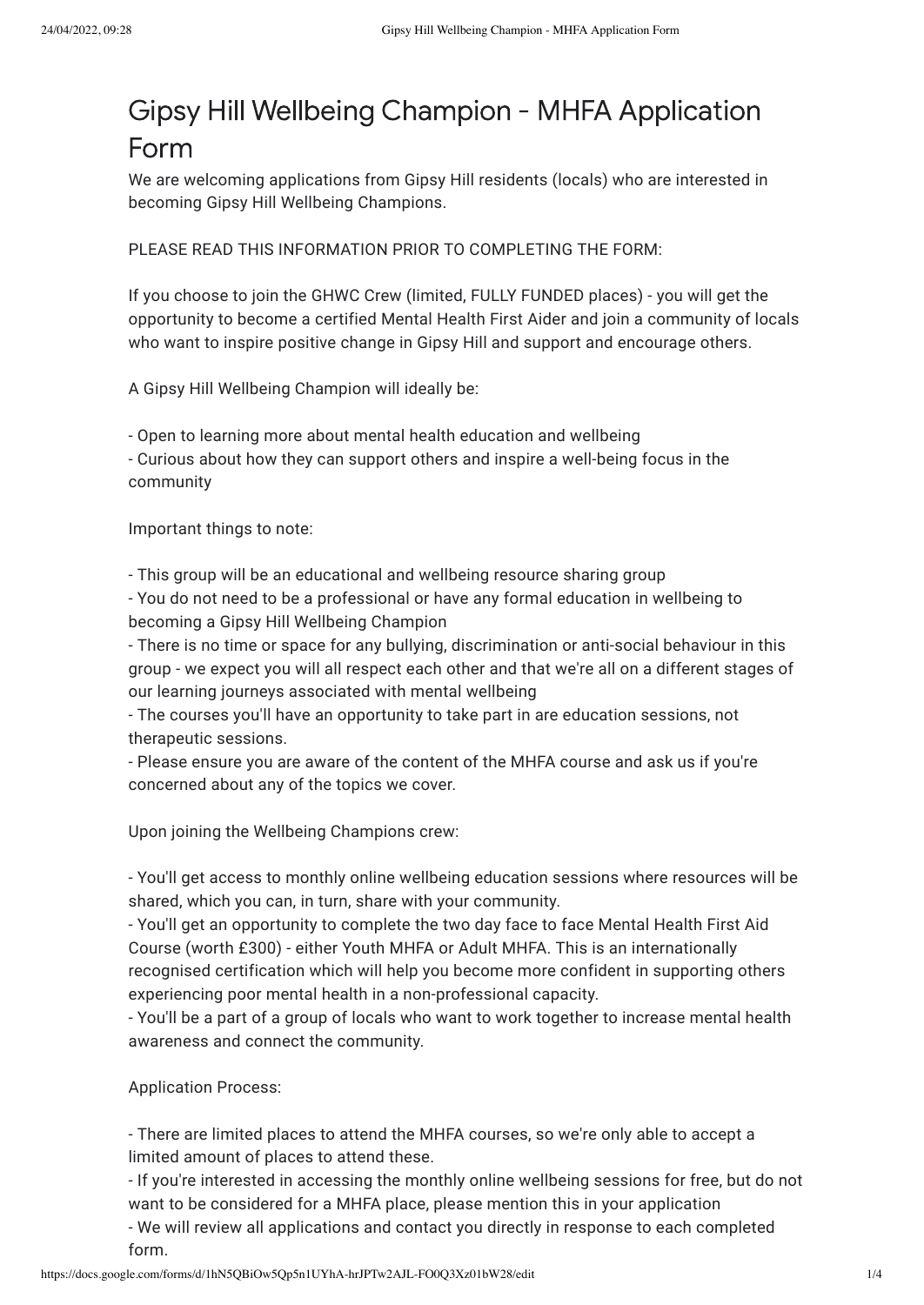The outcomes of the MHFA(England) adult course are as follows:

-An in-depth understanding of mental health and the factors that can affect wellbeing

-Practical skills to spot the triggers and signs of mental health issues

-Confidence to step in, reassure and support a person in distress

-Enhanced interpersonal skills such as non-judgemental listening

-Knowledge to help someone recover their health by guiding them to further support whether that's self-help resources, through their employer, the NHS, or a mix

Head here for information on both the Youth and Adult MHFA course. These have the outline of the core course content, value of the course etc.

Please copy and past the links below in your browser to find information about the content.

Youth MHFA 2 day course: [https://mhfaengland.org/individuals/youth/2-day/](https://www.google.com/url?q=https://mhfaengland.org/individuals/youth/2-day/&sa=D&source=editors&ust=1650767289057209&usg=AOvVaw0KnT9I9ULKZQkjnPmacdpW)

Adult MHFA 2 day course: [https://mhfaengland.org/individuals/adult/2-day/](https://www.google.com/url?q=https://mhfaengland.org/individuals/adult/2-day/&sa=D&source=editors&ust=1650767289057311&usg=AOvVaw1J4CUGaH3boJ-YOv6pvXuL)

DATES FOR THE 2 DAY MHFA COURSES:

Saturday 21st and Saturday 28th May from 9.30am - 5pm Adult MHFA(England) Gipsy Hill Wellbeing Champion Course Location: Christ Church, Gipsy Hill, 1 Highland Rd, Norwood, London SE19 1DP, United Kingdom

Saturday 18th and 25th June from 9.30am - 5pm Youth MHFA(England) Gipsy Hill Wellbeing Champion Course Location: Upper Norwood Library Hub, 39 Westow Hill, SE19 1TQ

If you have any questions, please contact [info@itsaplayground.org](mailto:info@itsaplayground.org) and reference Gipsy Wellbeing Champions.

\* Required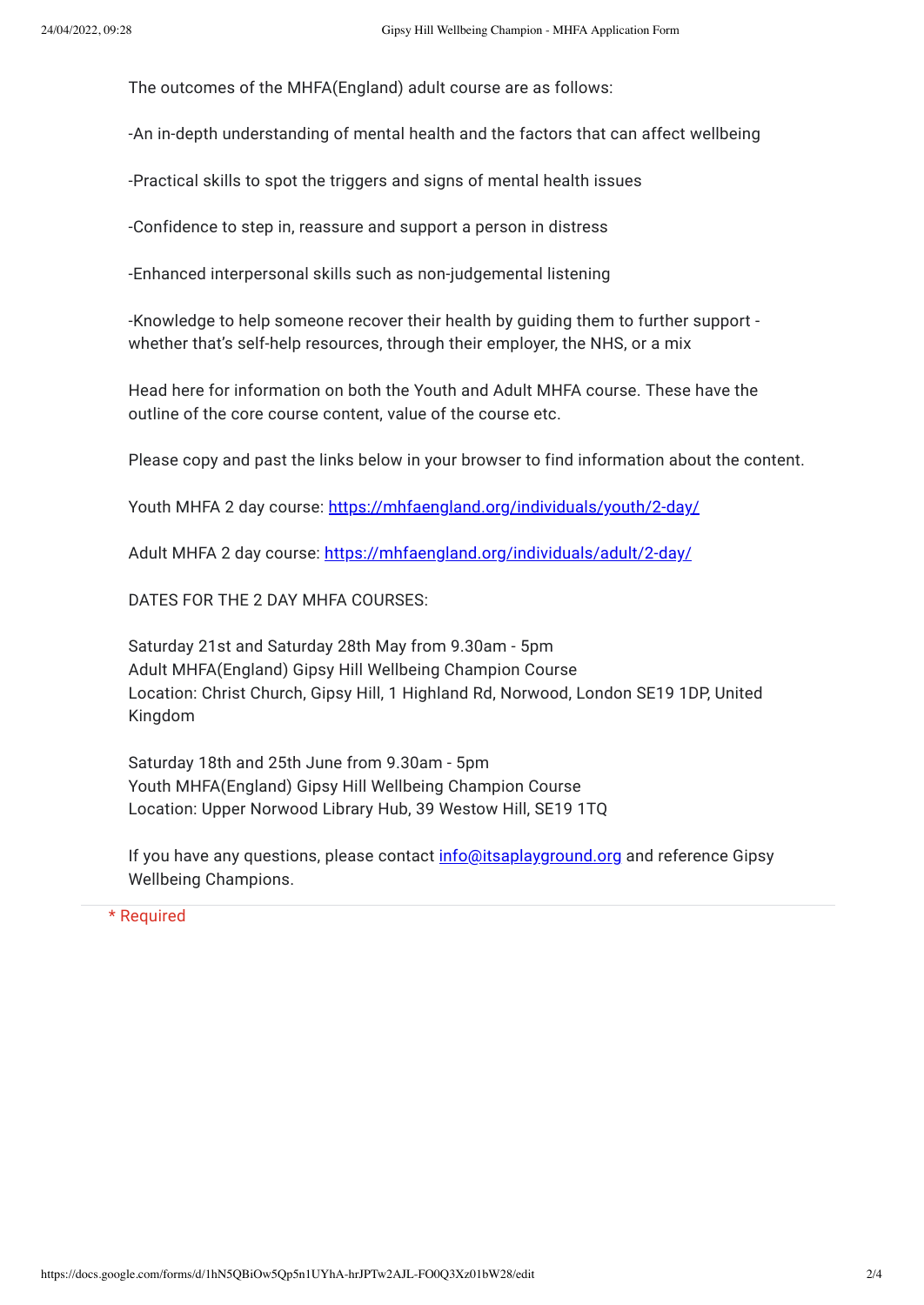This project is funded by Lambeth Public Health in partnership with Norwood Forum to bring new Health and Wellbeing projects to the residents of Gipsy Hill







1. Why are you interested in becoming a Mental Health First Aider? \*

2. Why are you interested in becoming a Gipsy Hill Wellbeing Champion?